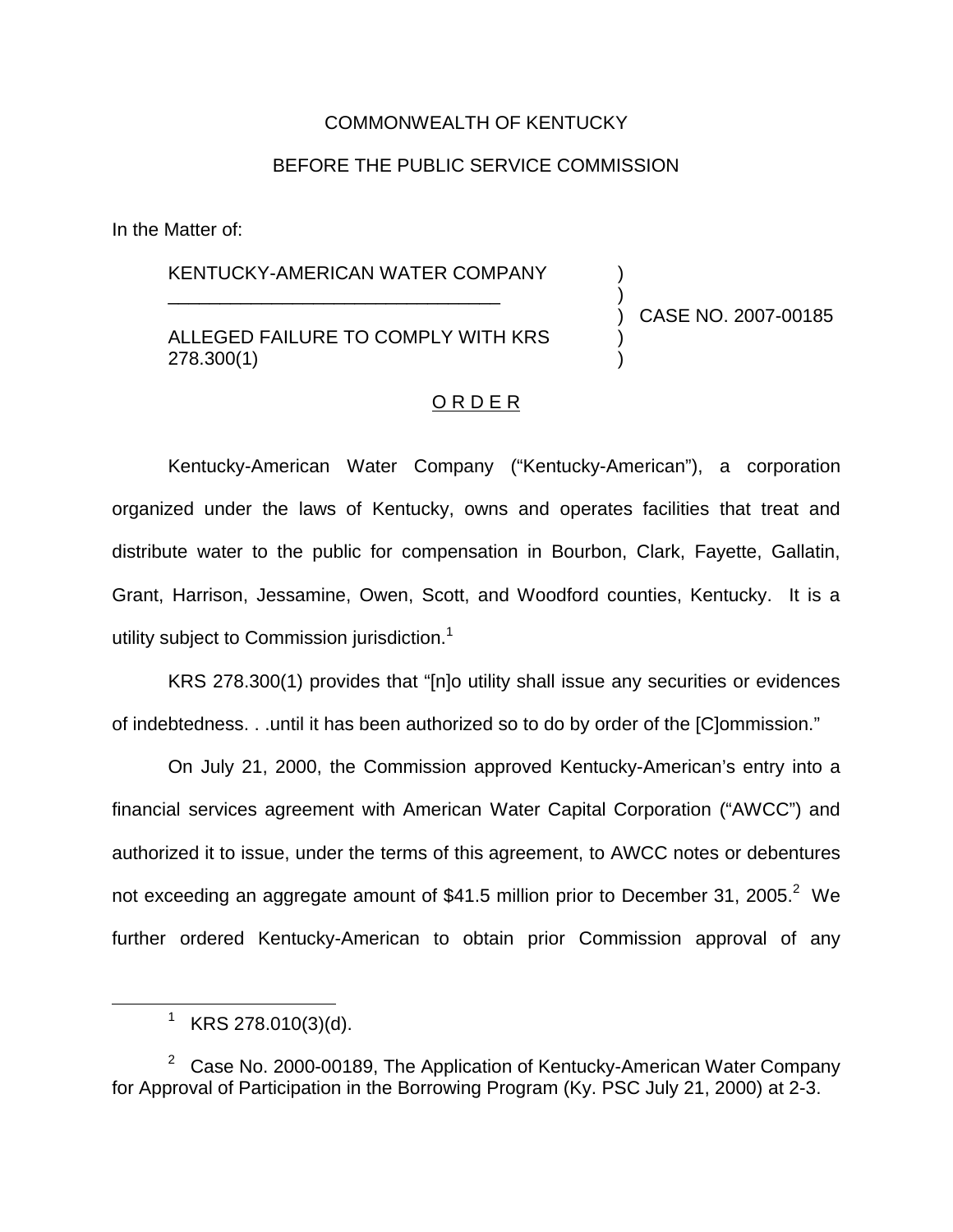issuance of evidence of indebtedness not specifically identified in its application and included in the \$41.5 million amount.

In a recent proceeding, Kentucky-American advised this Commission of the issuance of three promissory notes to AWCC under the auspices of the Financial Services Agreement.<sup>3</sup> On March 29, 2001, Kentucky-American issued a promissory note to AWCC for \$15.5 million for a 10-year term. On June 12, 2002, it issued a promissory note to AWCC for \$24 million for a 5-year term. On March 1, 2004, it issued a third promissory note in the amount of \$14 million for a 10-year term. The total amount of these notes is \$53.5 million, or \$12.5 million more than the Commission authorized.<sup>4</sup>

On March 9, 2007, Kentucky-American applied to the Commission for approval of its issuance on March 1, 2004 of a promissory note in the amount of \$14 million for a 10-year term to AWCC. On May 8, 2007, the Commission denied this application.<sup>5</sup>

Based upon our review of the records of Cases No. 2000-00189, No. 2006- 00418, and No. 2007-00104, the Commission finds that prima facie evidence exists that Kentucky-American failed to comply with KRS 278.300(1) when it issued its promissory note for \$14 million to AWCC on March 1, 2004.

<sup>3</sup> Case No. 2006-00418, Application of Kentucky-American Water Company for Continued Participation with American Water Capital Corp. (Ky. PSC filed Aug. 28, 2006).

<sup>4</sup> Case No. 2006-00418, Kentucky-American's Response to Commission Staff's First Information Request, Item 1.

<sup>&</sup>lt;sup>5</sup> Case No. 2007-00104, Application of Kentucky-American Water Company for Approval of Debt Issuance (Ky. PSC May 9, 2007).